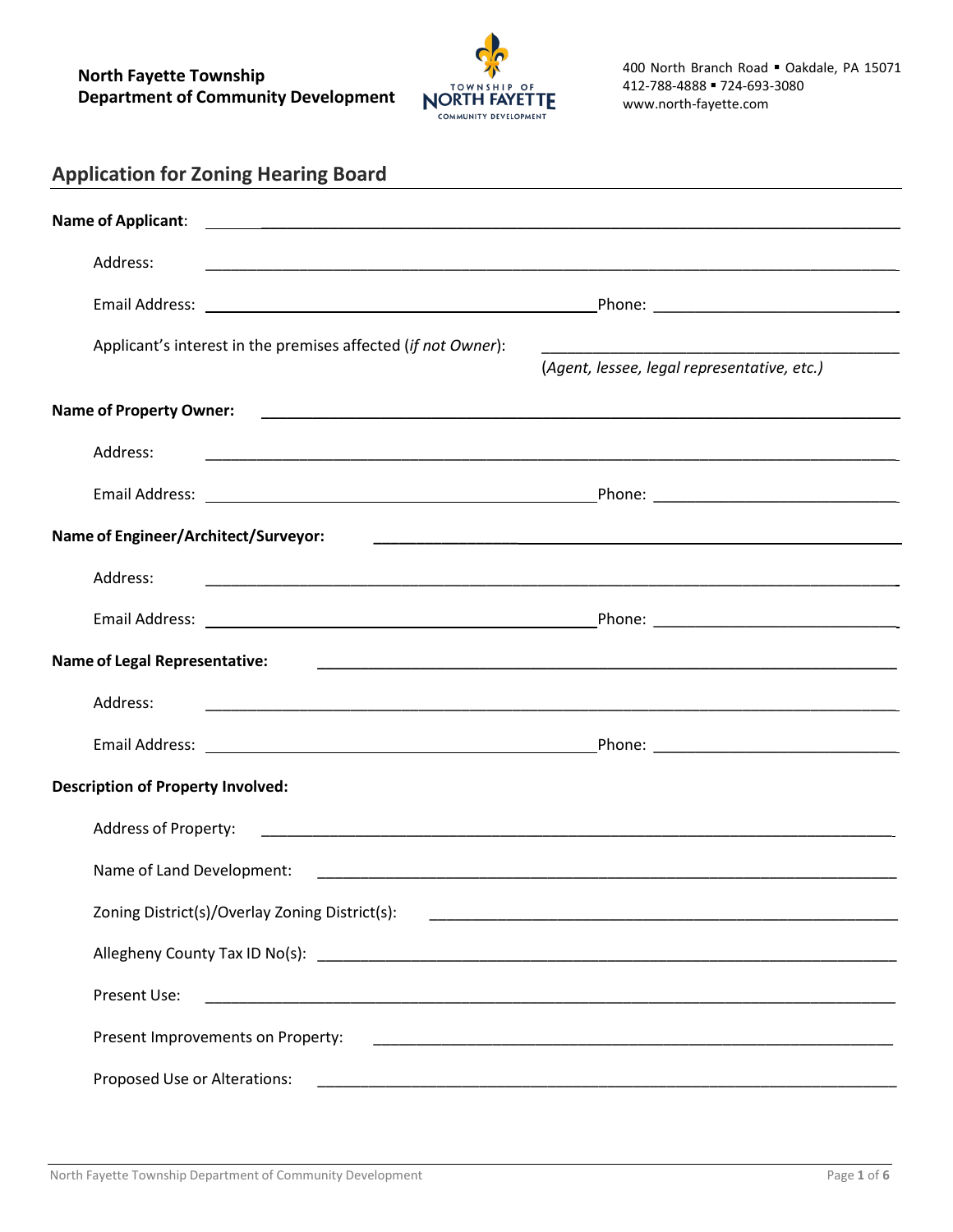

Applicant Petitions the Zoning Hearing Board for:

☐ Change/Expansion of Nonconforming Use ☐ Other:

☐ A Variance ☐ A Special Exception ☐ A Validity Change ☐ An Appeal from Zoning Officer Determination

\_\_\_\_\_\_\_\_\_\_\_\_\_\_\_\_\_\_\_\_\_\_\_\_\_\_\_\_\_\_\_\_\_\_\_\_\_\_\_

Specific Provisions of Zoning Ordinance at Issue:

| <b>Article No.</b> | <b>Section No.</b> | <b>Subsection(s)/Table No.</b> |
|--------------------|--------------------|--------------------------------|
|                    |                    |                                |
|                    |                    |                                |
|                    |                    |                                |
|                    |                    |                                |
|                    |                    |                                |

## Reason for Appeal/Request (attach additional sheet if necessary):

|         | Has a previous appeal been filed in connection with this property? | $\Box$ Yes $\Box$ No |  |
|---------|--------------------------------------------------------------------|----------------------|--|
| If yes, |                                                                    |                      |  |

\_\_\_\_\_\_\_\_\_\_\_\_\_\_\_\_\_\_\_\_\_\_\_\_\_\_\_\_\_\_\_\_\_\_\_\_\_\_\_\_\_\_\_\_\_\_\_\_\_\_\_\_\_\_\_\_\_\_\_\_\_\_\_\_\_\_\_\_\_\_\_\_\_\_\_\_\_\_\_\_\_\_\_\_\_

\_\_\_\_\_\_\_\_\_\_\_\_\_\_\_\_\_\_\_\_\_\_\_\_\_\_\_\_\_\_\_\_\_\_\_\_\_\_\_\_\_\_\_\_\_\_\_\_\_\_\_\_\_\_\_\_\_\_\_\_\_\_\_\_\_\_\_\_\_\_\_\_\_\_\_\_\_\_\_\_\_\_\_\_\_

\_\_\_\_\_\_\_\_\_\_\_\_\_\_\_\_\_\_\_\_\_\_\_\_\_\_\_\_\_\_\_\_\_\_\_\_\_\_\_\_\_\_\_\_\_\_\_\_\_\_\_\_\_\_\_\_\_\_\_\_\_\_\_\_\_\_\_\_\_\_\_\_\_\_\_\_\_\_\_\_\_\_\_\_\_

\_\_\_\_\_\_\_\_\_\_\_\_\_\_\_\_\_\_\_\_\_\_\_\_\_\_\_\_\_\_\_\_\_\_\_\_\_\_\_\_\_\_\_\_\_\_\_\_\_\_\_\_\_\_\_\_\_\_\_\_\_\_\_\_\_\_\_\_\_\_\_\_\_\_\_\_\_\_\_\_\_\_\_\_\_

\_\_\_\_\_\_\_\_\_\_\_\_\_\_\_\_\_\_\_\_\_\_\_\_\_\_\_\_\_\_\_\_\_\_\_\_\_\_\_\_\_\_\_\_\_\_\_\_\_\_\_\_\_\_\_\_\_\_\_\_\_\_\_\_\_\_\_\_\_\_\_\_\_\_\_\_\_\_\_\_\_\_\_\_\_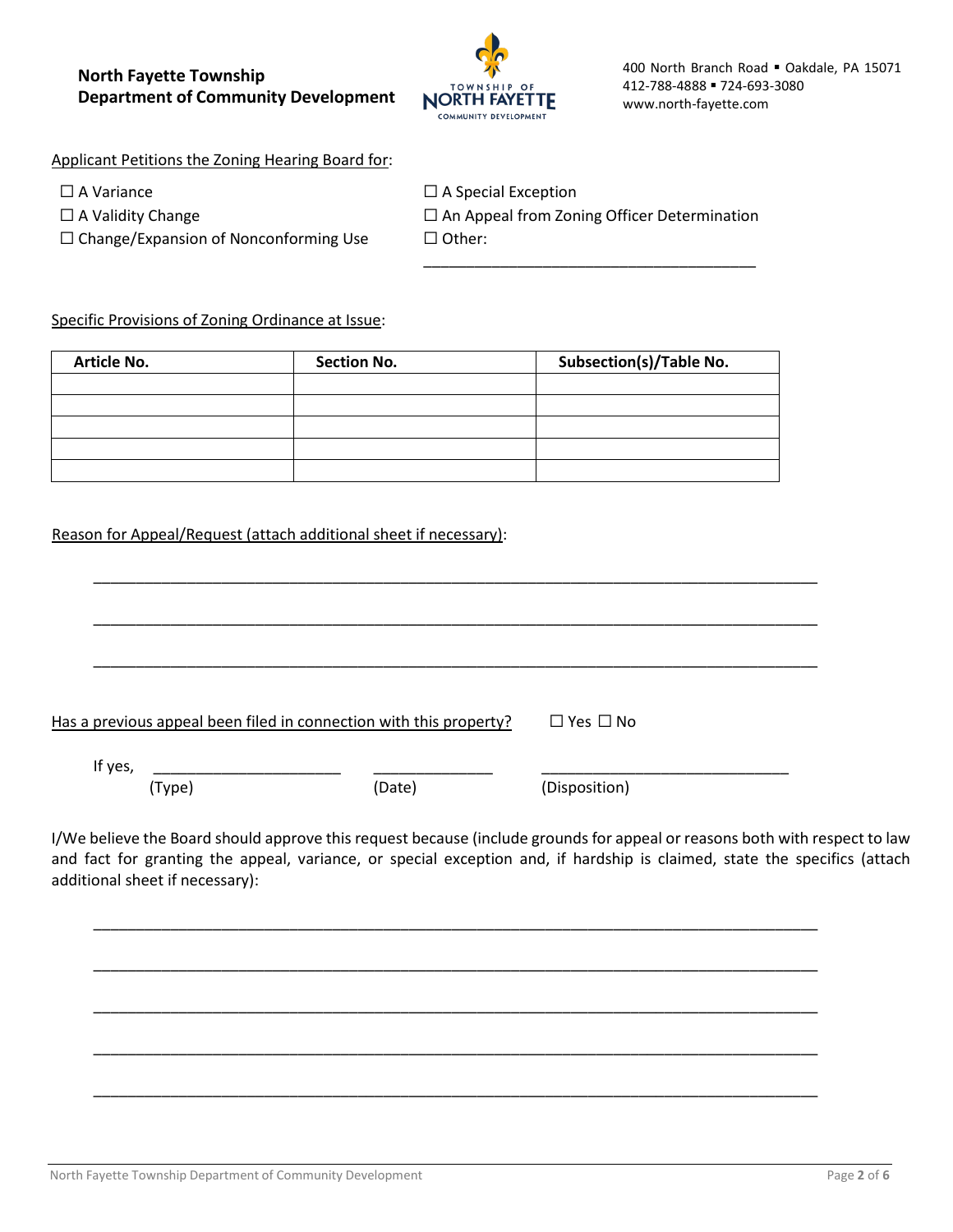

# *NOTE: The Applicant must prove the criteria referenced in §910.2 of the Pennsylvania Municipalities Planning Code (MPC), which are summarized below. The Applicant should review the MPC for the specific terminology of the required criteria.*

*(1) Unnecessary hardship results from unique physical conditions of the property that is the subject of the Application. (2) Due to these unique physical conditions of the property, the subject property cannot be developed in conformity with the Zoning Ordinance and the variance is necessary for the reasonable use of the property.* 

*(3) The unnecessary hardship was not created by the applicant.* 

*(4) The requested variance will not alter the essential character of the district/neighborhood, nor substantially impair the development or use of adjacent property, nor be detrimental to the public welfare.* 

*(5) The requested variance is the minimum necessary to afford relief.* 

## **INSTRUCTIONS TO APPLICANT**

**This application must be submitted to the Zoning Officer no less than 28 working days prior to the regular monthly meeting of the Zoning Hearing Board. The following supplemental materials must accompany the application to be deemed complete:**

- 1. Ten (10) copies of the completed Application Form and any accompanying application materials. **In addition to the print materials, all application materials must be submitted electronically**. The electronic submittal can be saved to a flash drive or can be provided to the Township for download via a filetransfer site (such as Dropbox). Electronic materials must be submitted in PDF form.
- 2. A survey or scaled drawing of the property affected. This survey or scaled drawing must show the location and size of the subject lot, the size of improvements now erected or the proposed to be erected, proposed use or other changes desired, together with any other information required by the Board.
- 3. A copy of the deed, lease, sales agreement, or other contract proving applicant's interest in the subject property.
- 4. A map showing information required by the Zoning Ordinance or the Pennsylvania Municipalities Planning Code.
- 5. A map showing and identifying all properties adjacent to and directly across a street from the property or properties affected by this request, as well as a list of the names and addresses of the owners thereof as shown on the latest property assessment records of Allegheny County.
- 6. A check for the application filing fee, along with a separate check for the application deposit.
- 7. An application for special exception approval must also include the following documents:
	- a. A land development plan, as defined by the Township Zoning Ordinance.
	- b. A written statement showing compliance with the applicable express standards and criteria of the Township Zoning Ordinance for the special exception.
	- c. A traffic access and impact study, if required by the Township Zoning Ordinance or Township Subdivision and Land Development Ordinance.

**An incomplete Application will be returned to Applicant. An application will only be considered complete when all required information is provided in the items above and the appropriate application fee/deposit is paid in full**. **All documents or drawings submitted as evidence or for review must be to reasonably accurate dimensions***.* 

All hearings before the Zoning Hearing Board are conducted in a formal manner as in any court of law. All persons intending to offer testimony must be sworn in and all testimony given must be factual and pertinent to the particular case.

You may seek legal assistance and/or may hire an attorney to represent you and present your case to the Zoning Hearing Board.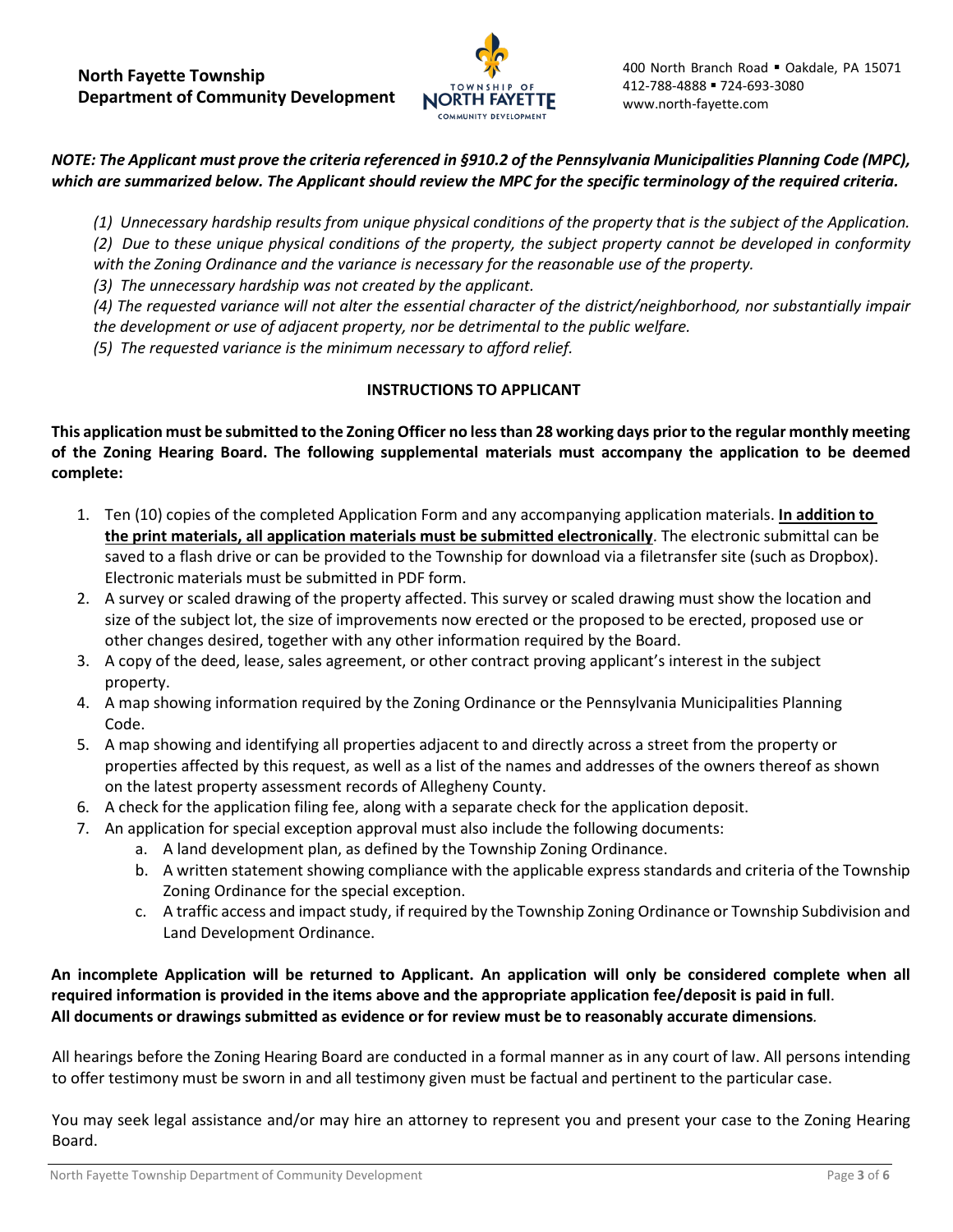**North Fayette Township Department of Community Development**



### **STATEMENT OF TRUTH**

Deponent, being duly sworn, states that they are the:

- $\Box$  Owner of record of the property for which this application is made, and that all the statements and data furnished with this application are true and correct.
- $\Box$  Authorized agent for the owner of record of the property for which this applicant is made and as such has express authority to bind owner to all terms and conditions set forth by the Township pursuant to this application, and that all statements and data furnished with this application are true and correct.

All information provided on and with this application is true and correct to the best of my knowledge or belief.

| Individual Applicant      |                               |      |
|---------------------------|-------------------------------|------|
| Signature of Individual   | <b>Print Name</b>             | Date |
| Partnership Applicant     |                               |      |
| Signature of Individual   | <b>Print Name</b>             | Date |
| Corporate Applicant       |                               |      |
| Print Name of Corporation | <b>Signature of Applicant</b> | Date |
|                           | Print Name of Individual      |      |

The Affidavit of Verification form found on the following page must be completed and notarized for all applications.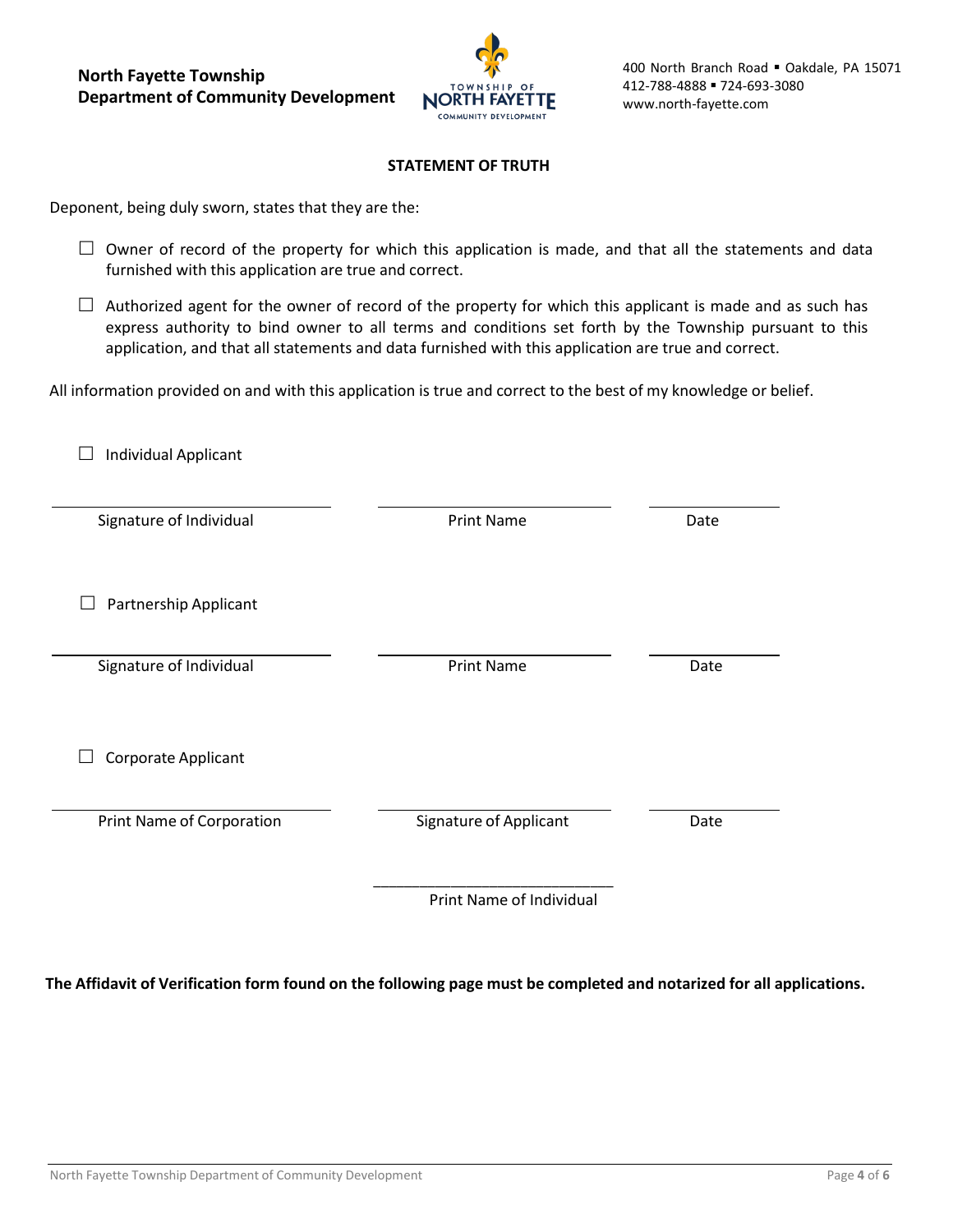**North Fayette Township Department of Community Development**



#### **AFFIDAVIT OF VERIFICATION**

| <b>COMMONWEALTH OF PENNSYLVANIA</b>                                   |     |                                                               |
|-----------------------------------------------------------------------|-----|---------------------------------------------------------------|
| <b>COUNTY OF ALLEGHENY</b>                                            | SS: |                                                               |
|                                                                       |     |                                                               |
|                                                                       |     |                                                               |
| proven to be: (choose one:)                                           |     |                                                               |
| the individual whose name is subscribed to the within instrument;     |     |                                                               |
|                                                                       |     |                                                               |
|                                                                       |     |                                                               |
| and acknowledged that (choose one):                                   |     |                                                               |
| he/she                                                                |     |                                                               |
| he/she as such partner                                                |     |                                                               |
|                                                                       |     |                                                               |
| executed the foregoing instrument for the purposes therein contained. |     |                                                               |
|                                                                       |     |                                                               |
|                                                                       |     | IN WITNESS WHEREOF, I hereunto set by hand and official seal. |

Notary Public

 **\_\_\_\_\_\_\_\_\_\_\_\_\_\_\_\_\_\_\_\_\_\_\_\_\_\_\_\_\_\_\_\_\_\_\_\_\_\_\_\_\_\_\_\_\_\_\_\_\_\_\_\_\_\_\_\_\_**

(SEAL)